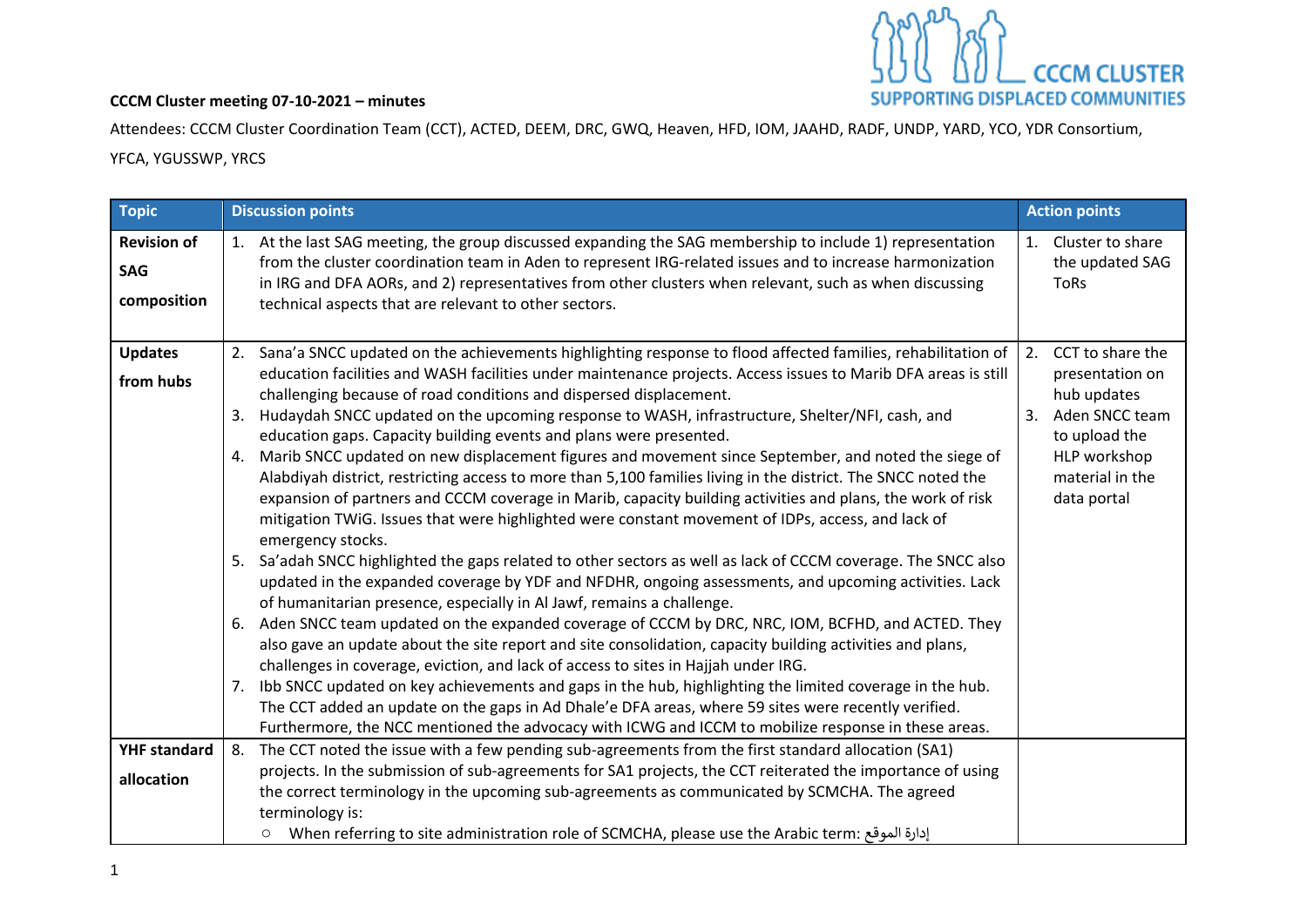

**CCCM Cluster meeting 07-10-2021 – minutes**

| <b>Site</b>    | الإشراف على : When referring to the site management role of the CCCM NGO, please use the Arabic term<br>$\circ$<br>الموقع<br>OCHA announced that there will be a second standard allocation with an envelope of maximum 30 million<br>9.<br>dollars. There were initial discussions among the cluster coordinators and upcoming ones with the YHF<br>Advisory Board. Potentially, the allocation will include two priorities. One priority is multi-sector<br>intervention in IDP sites, likely to be in Al Hudaydah, Taiz, and Al Jawf. From discussions, it appears that<br>integrated projects under this priority will strictly be in the same project location. The second priority aims<br>at durable solutions, likely to be in the same three locations, but to be confirmed. So far, no timeline has<br>been confirmed, but the submission and review may be in the upcoming two months.<br>10. REACH held a discussion with CCCM actors on developing a site monitoring tool/system. The outcomes of |    | 4. CCT to share the                                                                                                                                                                                    |
|----------------|----------------------------------------------------------------------------------------------------------------------------------------------------------------------------------------------------------------------------------------------------------------------------------------------------------------------------------------------------------------------------------------------------------------------------------------------------------------------------------------------------------------------------------------------------------------------------------------------------------------------------------------------------------------------------------------------------------------------------------------------------------------------------------------------------------------------------------------------------------------------------------------------------------------------------------------------------------------------------------------------------------------|----|--------------------------------------------------------------------------------------------------------------------------------------------------------------------------------------------------------|
| monitoring     | the discussion and way forward will be shared with the cluster members.                                                                                                                                                                                                                                                                                                                                                                                                                                                                                                                                                                                                                                                                                                                                                                                                                                                                                                                                        |    | minutes of the                                                                                                                                                                                         |
| and updating   | 11. For now, the site report remains a key source informing the HNO and other response planning. CCCM actors<br>are kindly requested to update any outdated site profiles in kobo. If any site managers require training on                                                                                                                                                                                                                                                                                                                                                                                                                                                                                                                                                                                                                                                                                                                                                                                    |    | site monitoring<br>discussion                                                                                                                                                                          |
| of site report | site report, they can reach out to the CCT.                                                                                                                                                                                                                                                                                                                                                                                                                                                                                                                                                                                                                                                                                                                                                                                                                                                                                                                                                                    |    | 5. CCCM actors to                                                                                                                                                                                      |
| in 2021        |                                                                                                                                                                                                                                                                                                                                                                                                                                                                                                                                                                                                                                                                                                                                                                                                                                                                                                                                                                                                                |    | update their site<br>profiles in the<br>site report /kobo<br>6. Cluster partners<br>to share<br>organizational<br>CCCM tools that<br>you would like<br>the CCT to review<br>by Thursday, 14<br>October |
| Capacity       | 12. The minimum standards training which will be held online for national NGOs working in CCCM, CCCM<br>subnational cluster coordinators, area-based coordinators, and the consortium capacity building focal                                                                                                                                                                                                                                                                                                                                                                                                                                                                                                                                                                                                                                                                                                                                                                                                  | 1. | <b>National NGO</b><br>actors to submit                                                                                                                                                                |
| building       | points. Due to limited capacity, NNGOs were requested to limit their participation to a maximum of two site                                                                                                                                                                                                                                                                                                                                                                                                                                                                                                                                                                                                                                                                                                                                                                                                                                                                                                    |    | their nominations                                                                                                                                                                                      |
| activities     | managers/CCCM team leaders. The nominations should be submitted using this form:                                                                                                                                                                                                                                                                                                                                                                                                                                                                                                                                                                                                                                                                                                                                                                                                                                                                                                                               |    | for the CCCM                                                                                                                                                                                           |
|                | https://forms.gle/ohaZGpyLPSBjH7tc7                                                                                                                                                                                                                                                                                                                                                                                                                                                                                                                                                                                                                                                                                                                                                                                                                                                                                                                                                                            |    | minimum                                                                                                                                                                                                |
|                | 13. The planning for the SCMCHA workshop is ongoing, likely to be in October                                                                                                                                                                                                                                                                                                                                                                                                                                                                                                                                                                                                                                                                                                                                                                                                                                                                                                                                   |    | standards<br>training by                                                                                                                                                                               |
|                |                                                                                                                                                                                                                                                                                                                                                                                                                                                                                                                                                                                                                                                                                                                                                                                                                                                                                                                                                                                                                |    | Thursday, 14                                                                                                                                                                                           |
|                |                                                                                                                                                                                                                                                                                                                                                                                                                                                                                                                                                                                                                                                                                                                                                                                                                                                                                                                                                                                                                |    | <b>October</b>                                                                                                                                                                                         |